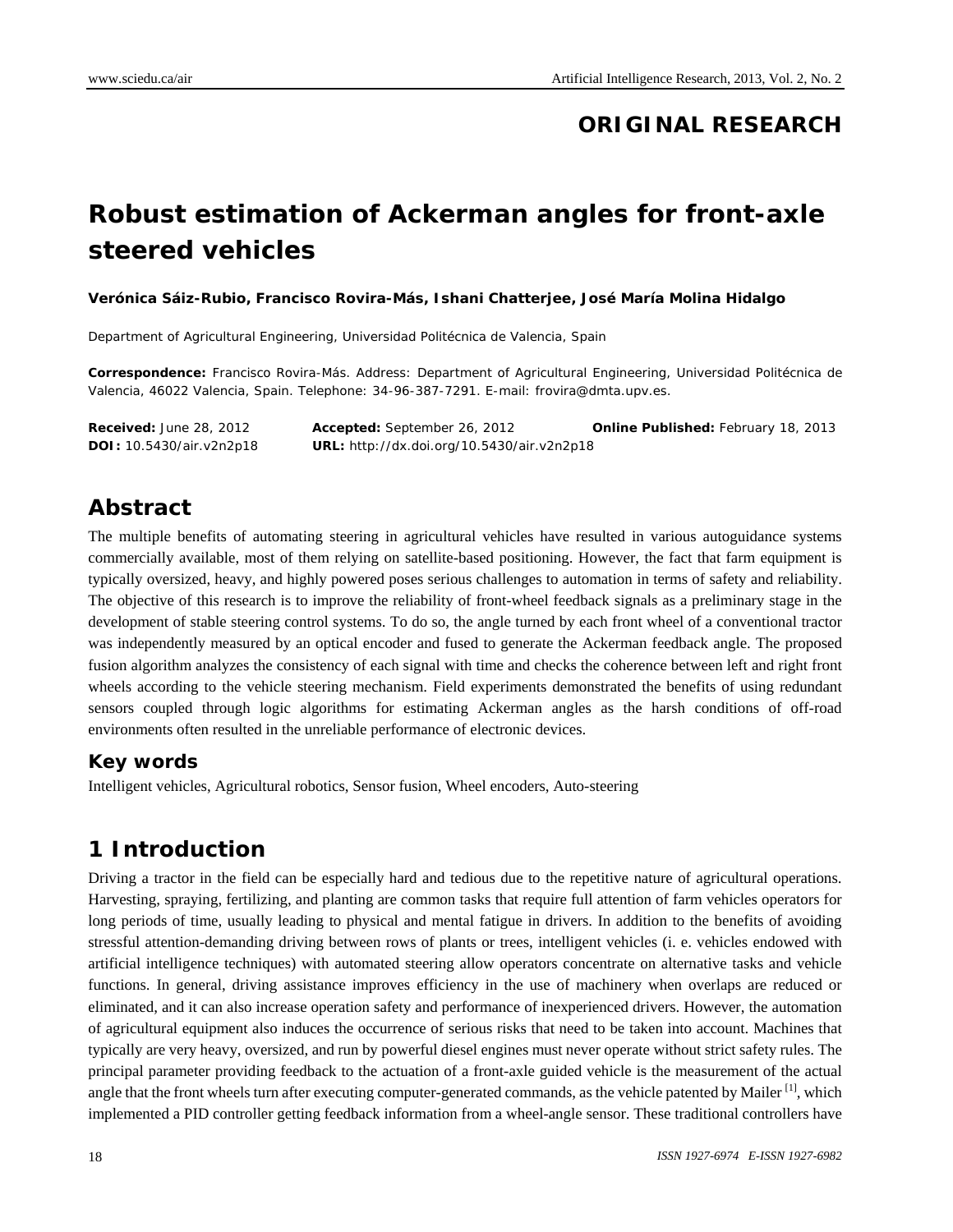been successful for driving assistance in the field; even when the four wheels of agricultural platforms are individually driven and steered, the control inputs for the steering motors have been computed using PID control laws  $[2]$ . When accurate steering is necessary, the traditional loop may be expanded as the double closed-loop PID control law proposed by Xiaopeng et al.  $^{[3]}$  to reduce steering overshoots and keep errors below 1<sup>o</sup>. In this approach, the wheel steering angle was used as the feedback for the inner loop, and the angular velocity of the wheel as the feedback for the outer loop. The advent of steer-by-wire systems allows the application of variable steering ratios. The steering ratio is the quotient between the steering wheel angle and the front wheel angle, and it is fixed for traditional steering systems. Jiang-Yun et al. [4] brought an alternative to traditional control methods based on feedback by implementing a steer-by-wire system in which the front wheel angle is controlled directly with the steering ratio. This option resulted in a simpler design. Regardless of the control law implemented, the actual response of the front wheels will be the major responsible for the vehicle position. Therefore, the real-time determination of the true angle turned by the steering wheels is a matter of great importance. However, conventional auto-steering systems tend to measure the angle of one of both front wheels and use the simplified bicycle model to emulate the dynamics of motion. The approach presented in this paper takes into account the special features of Ackerman steering and independently measures the angle of each wheel, using the properties of this geometry, and the redundancy of wheel angles, to make final estimations of Ackerman angles more robust and immune to sensor failure.

The majority—perhaps the totality—of commercial autoguidance systems for agricultural vehicles rely on GPS positioning information, mainly after the suppression of GPS selective availability in 2000 by the US Department of Defense. The accessibility to global localization favored the development of Precision Agriculture (PA) techniques and the application of automation technology to agricultural production. Nevertheless, GPS cannot provide the level of accuracy and renewal obtained with local perception sensors such as digital cameras and laser rangefinders. Small local adjustments or the presence of unexpected obstacles has proved the beneficial use of multiple guidance sensors and fusion techniques the solution with highest potential for off-road vehicle automation  $[5]$ . Such sensor combinations as GPS and machine vision through the Kalman filter  $\frac{16}{1}$  and fuzzy logic  $\frac{17}{1}$ , or 3D scanning lasers  $\frac{8}{1}$  have enhanced the performance of satellite navigation. Even the implementation of a video camera, a ladar, and an inertial measurement unit in a vehicle has been sufficient to achieve autonomous turnings in the headlands of citrus groves without the assistance of global positioning <sup>[9]</sup>. In any case, with or without GPS, automatic steering requires the design and implementation of a closed-loop control system, where the system to be controlled is often a hydraulic steering mechanism and the feedback signal is typically the front wheels turning angle. Given that fluid power actuators tend to behave nonlinearly, their characterization and control is usually intricate and complex  $[3, 10]$ , what has led to various detailed studies  $[11-13]$ . However, much less attention has been devoted to the generation of reliable feedback signals, in spite of their crucial role within the control loop. Most of the conventional off-road vehicles used in agriculture incorporate Ackerman steering, either front-axle or inverse rear axle, which traditionally has been modeled following the bicycle model. A preliminary step towards navigational excellence starts with the optimization of the steering trapezium  $[14]$ , but the real-time estimation of the angle turned by the front wheels is normally the essential parameter to determine. This measurement has been traditionally carried out with flowmeters, linear potentiometers, and optical encoders, although the latter alternative offers the advantage of the direct measurement of the angle turned by the wheel  $[15]$ . Current architectures tend to incorporate encoders and potentiometers only in one of the front wheels, where no redundancy for the angle estimation is possible, as the system developed by Dickson et al. [16] in which a rotary potentiometer aligned with the king pin of one of the front wheels was used to estimate the angles turned by a vehicle. Furthermore, although the bicycle model only considers one steering angle, denominated Ackerman angle, the actual vehicles have two front wheels which turn different angles according to the nonlinear law established by the linkage geometry. The objective of this investigation is to increase reliability and robustness in the estimation of the angles turned by front-axle off-road vehicles, with the final overall target of enhancing the stability of auto-steered vehicles. Field tests under different conditions have demonstrated that electronic devices such as optical encoders are subjected to harsh ambient conditions which many times result in sensor failures. Redundancy and signal conditioning at the feedback level offers a means to cope with sensor malfunctioning and, consequently, leads to strengthen the control of vehicles with automated guidance.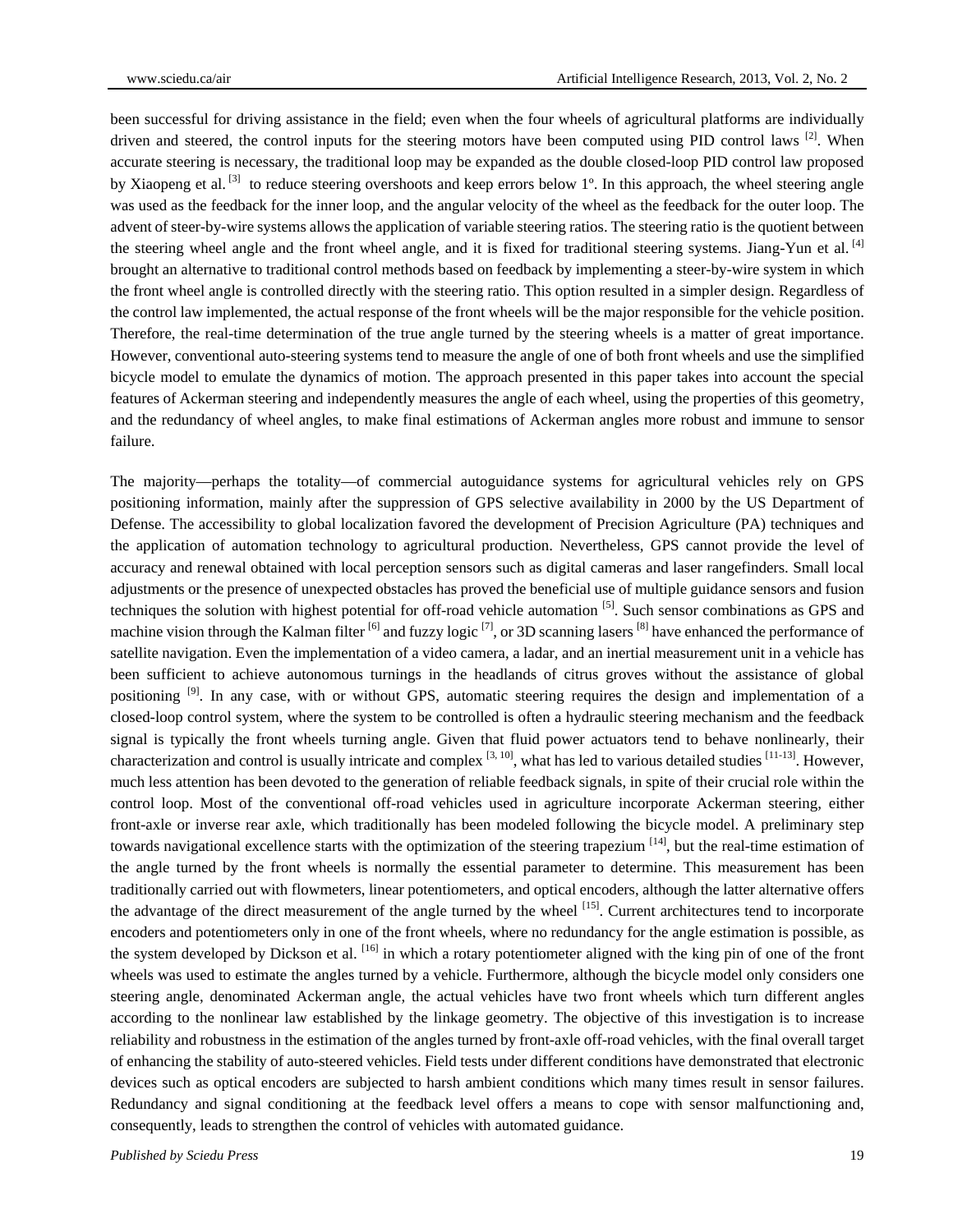## **2 General architecture for sensing and controlling front-axle steering**

The vehicle used in the experiments is a conventional tractor (JD 5820, Deere & Co., Moline, IL, USA) equipped with a turbocharged diesel engine of 90 HP and hydrostatic steering. The tractor has been robotized with three types of sensors: localization, perception and control. Global positioning is available with a GPS receiver installed in the cabin of the tractor, and different digital cameras have been implemented in the vehicle to provide visual information of the tractor's surroundings for alternative applications based on machine vision. The angles turned by the left and right front wheels of the tractor were the principal measurements tracked in this research, and were carried out with two optical encoders (Bourns, Riverside, CA, USA) installed in the kingpin of each front wheel as illustrated in Figure 1. The encoders provide a resolution of 256 steps to cover the 360º of the internal disk.



**Figure 1.** Installation of optical encoders in the kingpin of the front wheels

Given that the experimental vehicle uses front-axle steering, the angle turned by the left wheel is slightly different from that turned by the right wheel. The relationship between the turns executed by the front wheels is not linear and depends on the particular structure of the steering mechanism implemented in the vehicle. However, for small angles (under 10º) this relationship can be considered linear and vehicles with guided assistance often use a single feedback sensor to find the angle turned by one of the two wheels, since it is not difficult to calculate the other angle when the relationship between the rotations of both wheels is well known. To record the measurement of the angles with the computer onboard, the output of the encoders—a digital signal in the range  $0 - 5$  V— was acquired with a data acquisition board (NI-DAQmx, National Instruments, Austin, TX, USA) and input to the computer through one of its USB ports. Both encoders provided a direct measurement of the angle turned by the front wheels at a frequency of 10 Hz. Because the encoder shaft was mechanically attached to the kingpin of each front wheel, the number of cycles counted by each encoder was proportional to the angle rotated by the corresponding wheel. The encoders were powered by a secondary 12V battery that runs independently from the main battery of the vehicle. However, both batteries are charged by the tractor's alternator and mutually connected to provide extra power if a peak demand occurs. The auxiliary battery allowed starting and halting the engine without interrupting the power supply to sensors and computers. As the encoders are powered by a direct current of 5 V, a voltage reducer was inserted in the electric circuitry. The angles output by each encoder were visualized and recorded through a customized C++ application whose graphic user interface is portrayed in Figure 2. This application allowed the recording of left and right wheel angles, the calculated Ackerman angle, the globally-referenced trajectory followed by the vehicle in East-North coordinates (Local Tangent Plane Coordinate System), and the heading and forward velocity of the tractor. The instantaneous acquisition of heading, speed, and position for every angle recorded is key to understand the behavior of the vehicle as well as the relationship between the angle turned by the front wheels and the resulting course traced by the vehicle for a given velocity.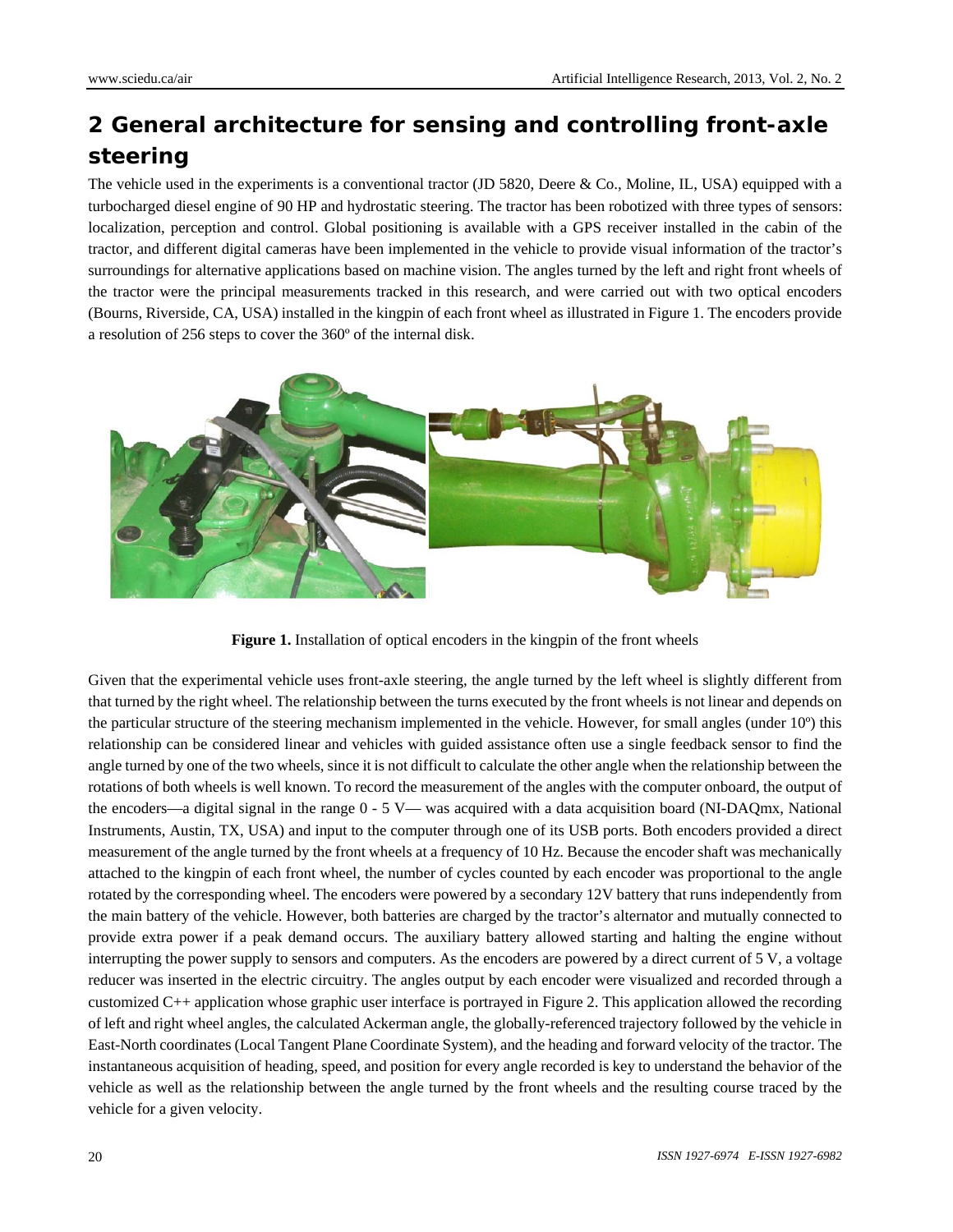| <b>DICODERS 2012 - Basic Application</b>    |                                                         |                                                  |                                                          |                       |
|---------------------------------------------|---------------------------------------------------------|--------------------------------------------------|----------------------------------------------------------|-----------------------|
|                                             |                                                         | <b>NMEA input data -- Geodetic Coordinates</b>   |                                                          |                       |
| <b>GPS Time 102457</b><br><b>PORT 11</b>    |                                                         | Satellites <sup>7</sup><br><b>HDOP 1.3</b>       | <b>NMEA-GPS SGPGGA</b>                                   |                       |
| Latitude (*) 39<br>28,958                   | (min)                                                   | Longitude (*) 0                                  | 20.7073                                                  | (min) Altitude (m) 24 |
|                                             | Field Data -- Local Tangent Plane System of Coordinates |                                                  |                                                          |                       |
| <b>Valid Points: 39</b>                     | East (m) -683.814                                       | North (m) -64.0918                               |                                                          | <b>GPS</b>            |
| Velocity (km/h) 0.1                         | Heading (*) 0                                           | <b>SET COUNTER</b>                               |                                                          |                       |
| VTG Speed (km/h) 0.02                       |                                                         | <b>VTG Course (*) 320.7</b>                      | <b>NMEA-VTG</b> GPVTG                                    |                       |
|                                             |                                                         | <b>GPS Settings &amp; Saving</b>                 |                                                          |                       |
| <b>SET ORIGIN</b>                           | Xo (m) 4.92264e+006                                     | <b>CPS full data</b>                             | 图图<br>$\frac{1}{2}$<br><b>Satellites</b>                 | <b>Delay</b>          |
| GPS On / Off                                | Yo (m) -28968.1<br>Zo (m) 4.02841e+006                  | <b>OLTP Coordinates</b><br><b>Save Data</b><br>п | $13.5$ $  $                                              | 75                    |
| GGA info: Correct gga string assembled      |                                                         |                                                  | <b>Max HDOP</b><br>VTG info: Complete vtg data assembled |                       |
|                                             |                                                         | -- ENCODERS CONTROL --                           |                                                          |                       |
| 0.0<br>1.0                                  |                                                         | 0.0                                              | <b>Save Data</b>                                         |                       |
| Left Wheel (°)                              | Right Wheel (°) Ackerman (°)                            |                                                  |                                                          | <b>Encoders</b>       |
| Encoders info: Turn ON GPS to get full data |                                                         |                                                  |                                                          |                       |
|                                             |                                                         |                                                  |                                                          |                       |

**Figure 2.** Customized interface to record essential data

The relationship between the angles turned by the left and right wheels could be directly deduced from the bar linkage of the tractor, but the accessibility to the steering mechanisms is not always favorable, and consequently it results more convenient to carry out a calibration test. The calibration test consists of turning the wheels slowly to cover the entire range of values from full lock to the left (counterclockwise) to the maximum turn to the right (clockwise), acquiring as many intermediate angles as necessary. In the calibration test performed, the actual angle rotated by each front wheel was estimated with a heavy-duty goniometer with a circular scale placed under each wheel. The angles measured by the encoders and displayed in the screen of Figure 2 could, therefore, be compared to the actual angles directly measured with the goniometer. The availability of the angles turned by each tire at different positions of the steering wheel allowed for the calculation of a fit equation relating left and right turns. This equation has been normally simplified with a straight line, but the quadratic fit of Figure 3 shows the benefits of using a second order equation to relate left and right turns. Note the excellent adjustment of the trend curve with the actual data for extreme angles (over 30º), as these severe turns have typically been the origin of the largest deviations between prediction and measurement when linear regression is used. While not common for traversing crop rows, which usually run straight and parallel to each other, sharp turns are necessary over the headlands at the end of the rows, where vehicles need to change rows and negotiate turns of 180º. A quantitative definition of what can be considered a turn taken by a vehicle can be extracted from the methodology patented by Lindores <sup>[17]</sup>, according to which a turn is a 30° change in heading over a distance of 100m. The quadratic fit that best related left and right angles for the tractor front wheels is depicted in Figure 3, and its mathematical expression is given in Eq. 1, where  $R(k)$  represents the angle turned by the right wheel and  $L(k)$  is the left wheel angle, both expressed in degrees.



 $L(k) = -0.0034 \cdot R^2(k) + 0.9976 \cdot R(k) + 0.2587; r^2 = 0.9998$  (1)

**Figure 3.** Quadratic equation that relates left and right wheel angles of the experimental tractor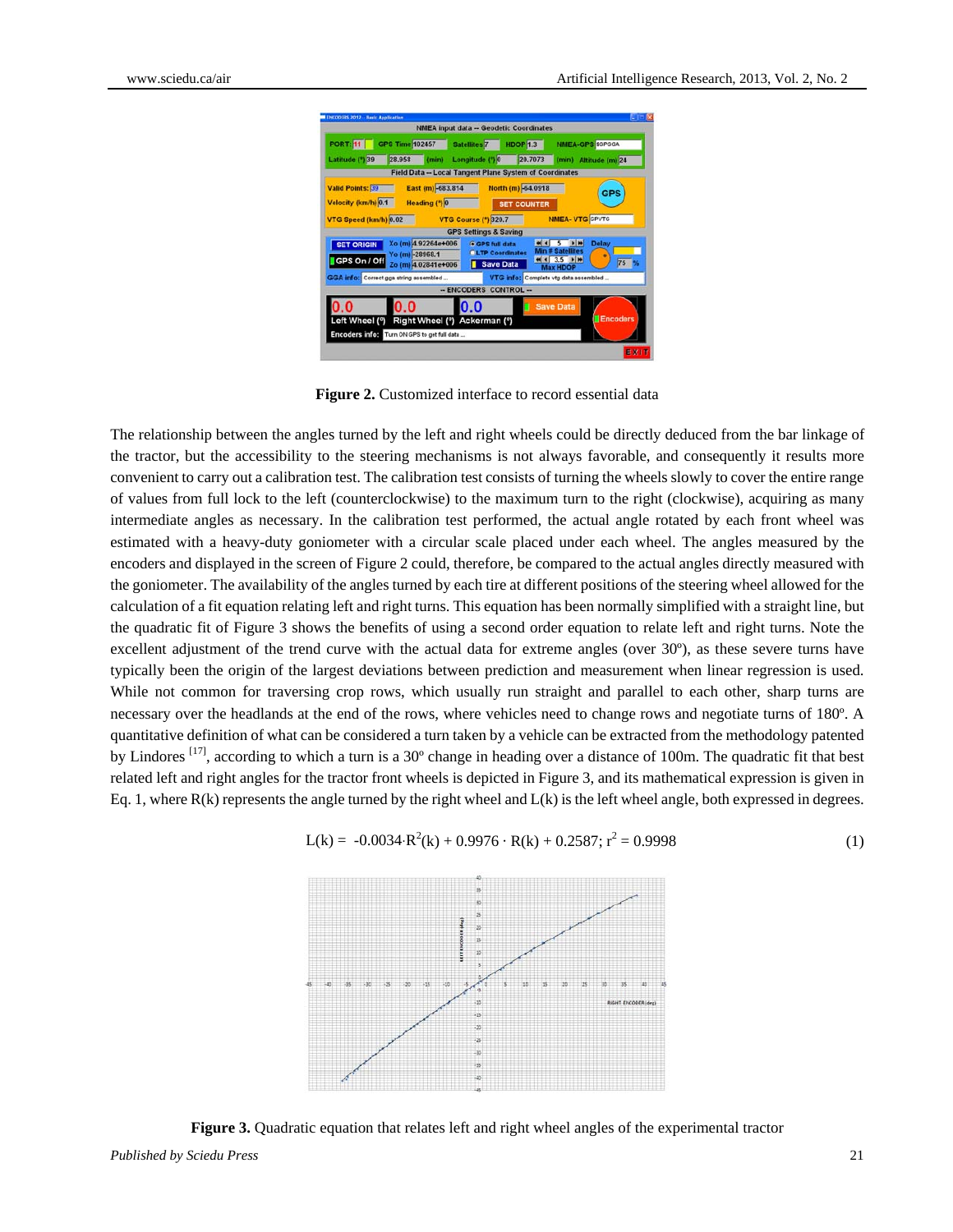## **3 Philosophy for the robust estimation of Ackerman angles**

The objective of the data fusion algorithm is to determine the Ackerman angle that best represents the turning condition of a vehicle to model path-planning algorithms and auto-steering control loops. The accomplishment of this goal started by analyzing and comparing the consistency of the angles measured with each of the encoders simultaneously. Once the angle measured by one of the encoders is known, the other can be predicted by applying Eq. 1. In particular, the angle turned by the left wheel was directly measured with the left encoder and also predicted from the angle output by the right encoder after the application of the regression equation given in Eq. 1. If  $L(k)$  represents the angle measured by the left encoder at sample point k and  $R(k)$  is the corresponding angle recorded by the right encoder at the same point k, the principal measurement  $x(k)$  is defined coincident with  $L(k)$ , that is,  $x(k) = L(k)$ , but its prediction  $z(k)$  is calculated from the outputs of the right encoder after applying the regression equation of Fig. 3, as specified in Eq. 2.

$$
z(k) = -0.0034 \cdot R^2(k) + 0.9976 \cdot R(k) + 0.2587
$$
 (2)

The analysis of consistency and further validation of the information acquired by the encoders was conducted in real time according to two fundamental concepts: *integrity* and *continuity*. There is integrity for a given time step k if measurement  $x(k)$  and prediction  $z(k)$  do not differ, in absolute value, more than a predefined threshold. This threshold was considered  $7^\circ$  in the experiments conducted in the field and described in the following section; so, for instance, if  $|x(345) - z(345)| < 7^\circ$ , there was integrity for point 345. Continuity, on the contrary, affects to each series of data independently in such a way that two consecutive angles, either from  $R(k)$  or  $L(k)$  are considered continuous only if their absolute difference remains below a certain threshold, which in this particular project varied from 3º to 12º. The continuity of angles was conceived as a Boolean variable taking a value of one when there was continuity and zero otherwise. The lack of continuity in one encoder indicated a jump in the data series, usually caused by noise or a physical problem in the encoder. The calculation of the Ackerman angle is usually defined as the average of left and right wheel angles, but spurious angles, such as those induced by a deficient continuity or integrity, invalidate that simple calculation. For such cases, alternative equations must be applied in the calculation of Ackerman angles, keeping the most reliable information and discarding doubtful data. The application of the bicycle model to vehicles with frontal Ackerman geometry —front axle steering through a mechanical linkage that approaches perfect turns by making both wheels turn a different angle— necessarily leads to the combination of left and right angles into a theoretical turning angle that fits the dynamic (bicycle) model and eventually the implemented control system. When both angles are available, the Ackerman angle is typically their average.

Continuity may fail either for both encoders or, more likely, for just one of them for a certain value of k. Integrity, on the other hand, involves the data of both sensors. When there is no integrity and a jump is detected in the right encoder—i.e. there is no continuity for right angles although left angles are correct, the Ackerman angle A(k) can be estimated with Eq. 3, where only data coming from the left encoder is taken into account, specifically the average of the current value and the previous one. Likewise, when continuity problems are found for the left encoder,  $A(k)$  is the average of the current angle measured by the right encoder and the previous angle as given by Eq. 4.

$$
A(k) = (x(k-1) + x(k)) / 2
$$
 (3)

$$
A(k) = (R(k-1) + R(k)) / 2
$$
 (4)

When there exists integrity between measurement and prediction for value k but previous values of the series are not continuous in the last three angles (up to k-2), only current values (k) of both encoders are averaged as indicated by Eq. 5. However, when there is integrity and continuity during the last three angles for both encoders, the smoothest value of A(k) is provided by the moving average of Eq. 6, which obviously is the optimal situation for a stable performance of steering controllers and navigation planners.

$$
A(k) = (R(k) + x(k)) / 2
$$
 (5)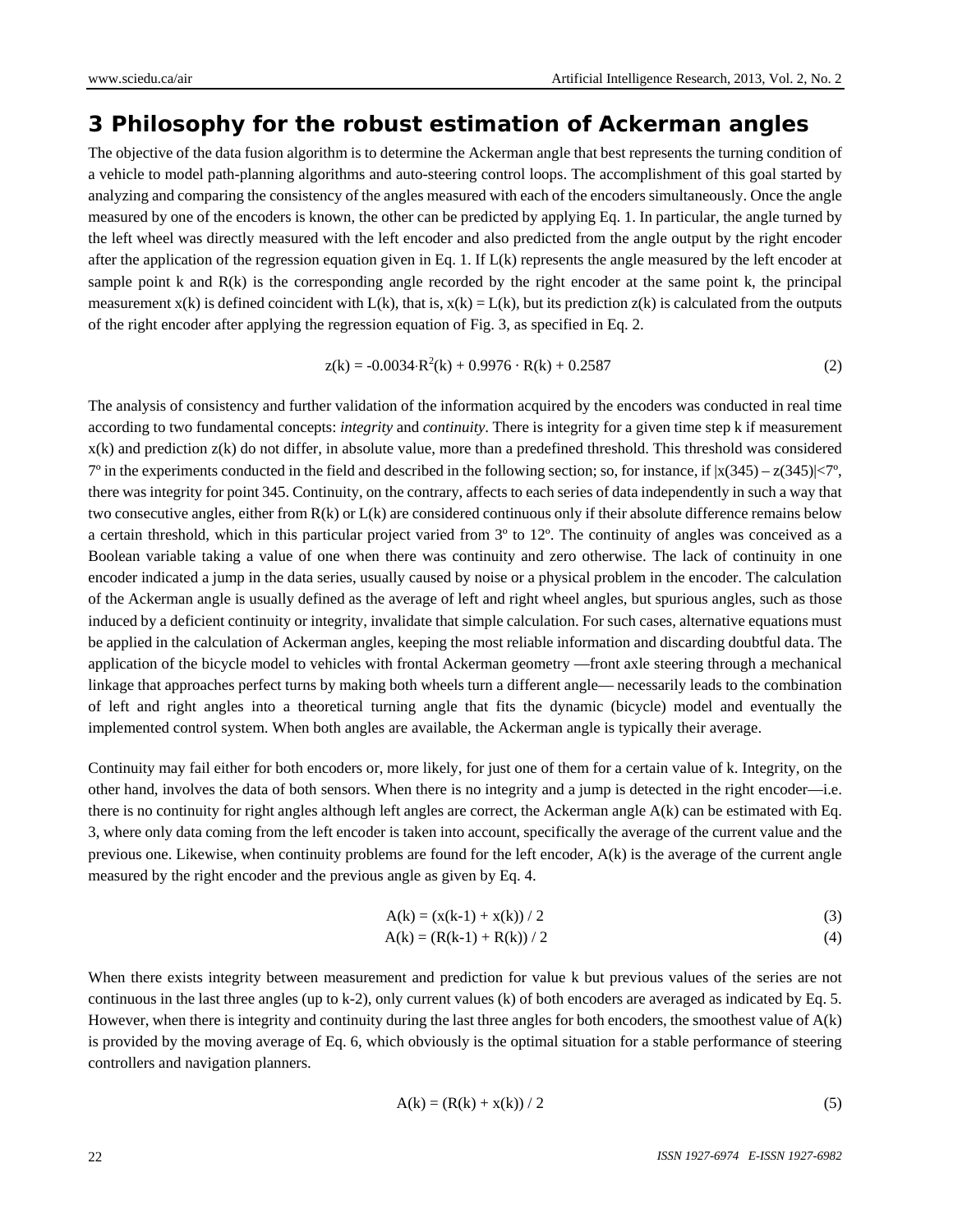$$
A(k) = (R(k) + x(k) + R(k-1) + x(k-1) + R(k-2) + x(k-2))/6
$$
\n(6)

The philosophy of the algorithm proposed is represented in Figure 4 as a block diagram. It is important to keep in mind that all the calculations and filtering checks are executed in real time, and therefore, 3-point moving matrices for every variable tracked need to be implemented in the code. Apart from left, right, and Ackerman wheel angles, integrity and continuity matrices were also recorded in text files for further analysis.



**Figure 4.** Flow chart of the algorithm proposed to enhance the calculation of Ackerman angles

#### **4 Field tests and experimental results**

The objective of the field tests was the general verification of the algorithm in real conditions found in citrus orchards and wine vineyards. Three different situations were detected in the field: one of the encoders suddenly stopped measuring as a consequence of mechanical or electrical failure (case 1), one of the encoders drifted over time (case 2), and both encoders behaved normally as expected (case 3). A detailed explanation for each case follows below.

#### **Case 1: Electromechanical failures in the wheel encoders**

The plots represented in Figure 5 show the angles turned by both front wheels measured by their respective encoders together with the Ackerman angle calculated with the algorithm outlined in Figure 4. The vehicle was driven through several rows of a citrus grove, turning in the headland at the end of each row as indicated by the large angles represented in the plot by peaks over 30º followed and preceded by near-zero angular corrections. According to the top plot representing the steering maneuvers of the left wheel, the left encoder supplied reasonable values along the runs traveled in the orchard; however, the right encoder (central plot) shows a large jump short after point 14000 that invalidates the sensor readings after that value. The artifact created by the malfunctioning encoder was of such a great magnitude that the scale needed to represent its value flattened the peaks corresponding to the headland turns registered before the faulty point. The jump occurred around point 14000 fired the integrity filter that discarded the readings of the right encoder after the jump. As a result, the calculation of  $A(k)$  averaged  $x(k)$  and  $R(k)$  before the jump as defined in Eq. 6, but only used the left angle values (Eq. 3) after the jump. Overall, the final Ackerman angle  $A(k)$  output by the algorithm during the entire test was not affected by unrealistic noisy estimates, as represented in the bottom graph of Figure 5, where the magnitude of the angles is bounded by  $\pm$  50 $^{\circ}$ .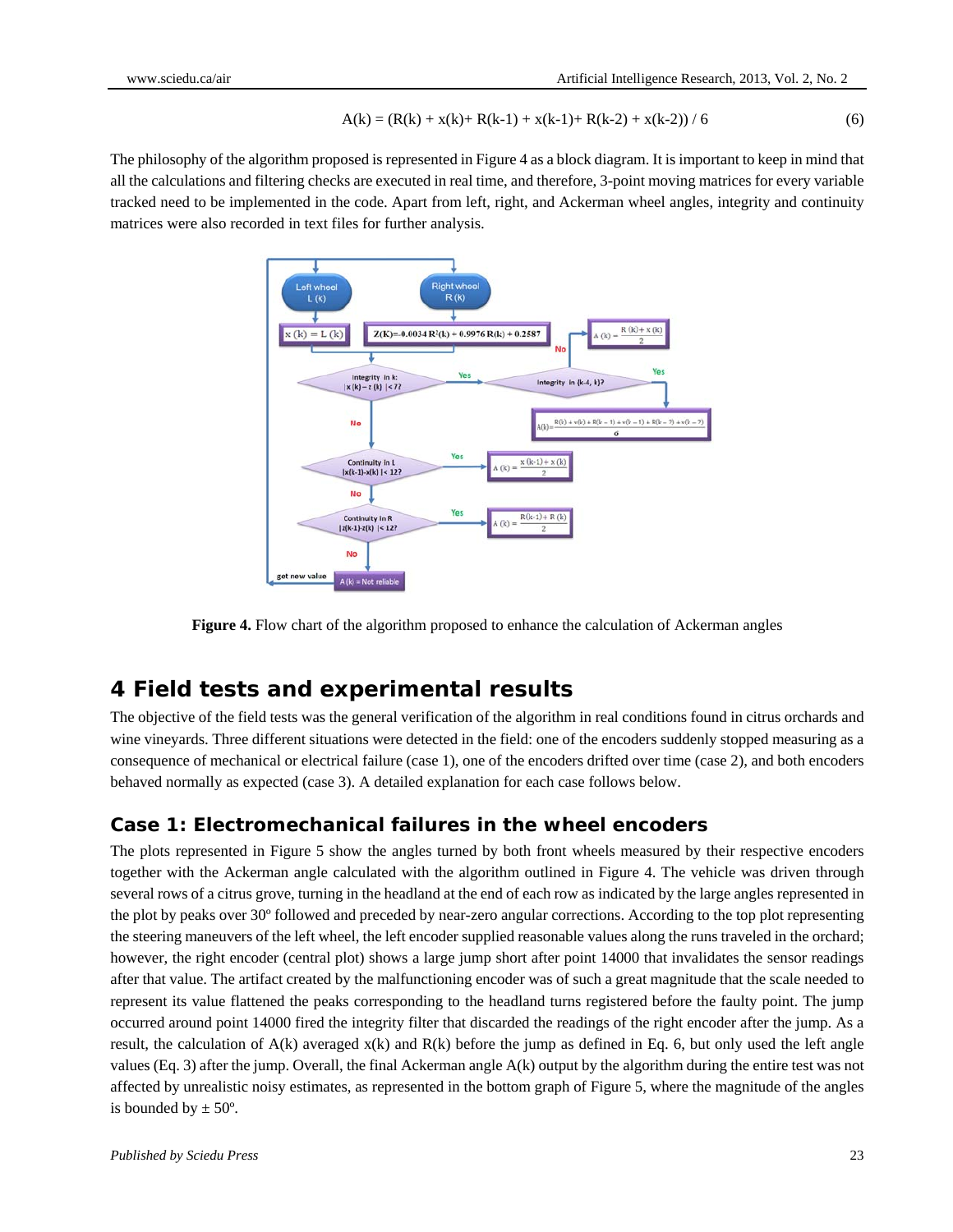

**Figure 5.** Ackerman angles with electromechanical failures in one of the encoders

#### **Case 2: Encoder drift**

This situation also involves a malfunction in one of the encoders, but unlike the previous case, the failure is more subtle this time; it occurs slowly, small when it appears but growing with time. The output for the left encoder (top plot) represented in Figure 6 indicates that the average angle, when the vehicle moves straight ahead, is approximately zero as expected. The right encoder (center plot) also shows the same trend at the beginning, but after point 6000 its average value starts to deviate from the logical zero degrees angle. In this situation, continuity is not helping to issue the initial warning because drift is a steady deviation that grows continuously. However, the values of integrity point at increasing differences between measured and predicted values that lead to discard drifting values after point 6000, using thereafter only the estimates coming from the left encoder. As depicted in the bottom plot of Fig. 6, the final angle A(k) is not affected by the erroneous behavior of the right encoder, and the algorithm returns angles close to 0º when the vehicle moves following straight rows. The origin of the drift in the right encoder was found long after the tests were carried out. It was caused by a current derivation in the wiring of the tractor cabin originated by the lack of ground pin in the computer plug. This problem was solved by using independent power sources so that the 5 V DC needed by the encoders was not affected by the power of computer and monitors aboard.



Figure 6. Ackerman angles with signal drift in one of the encoders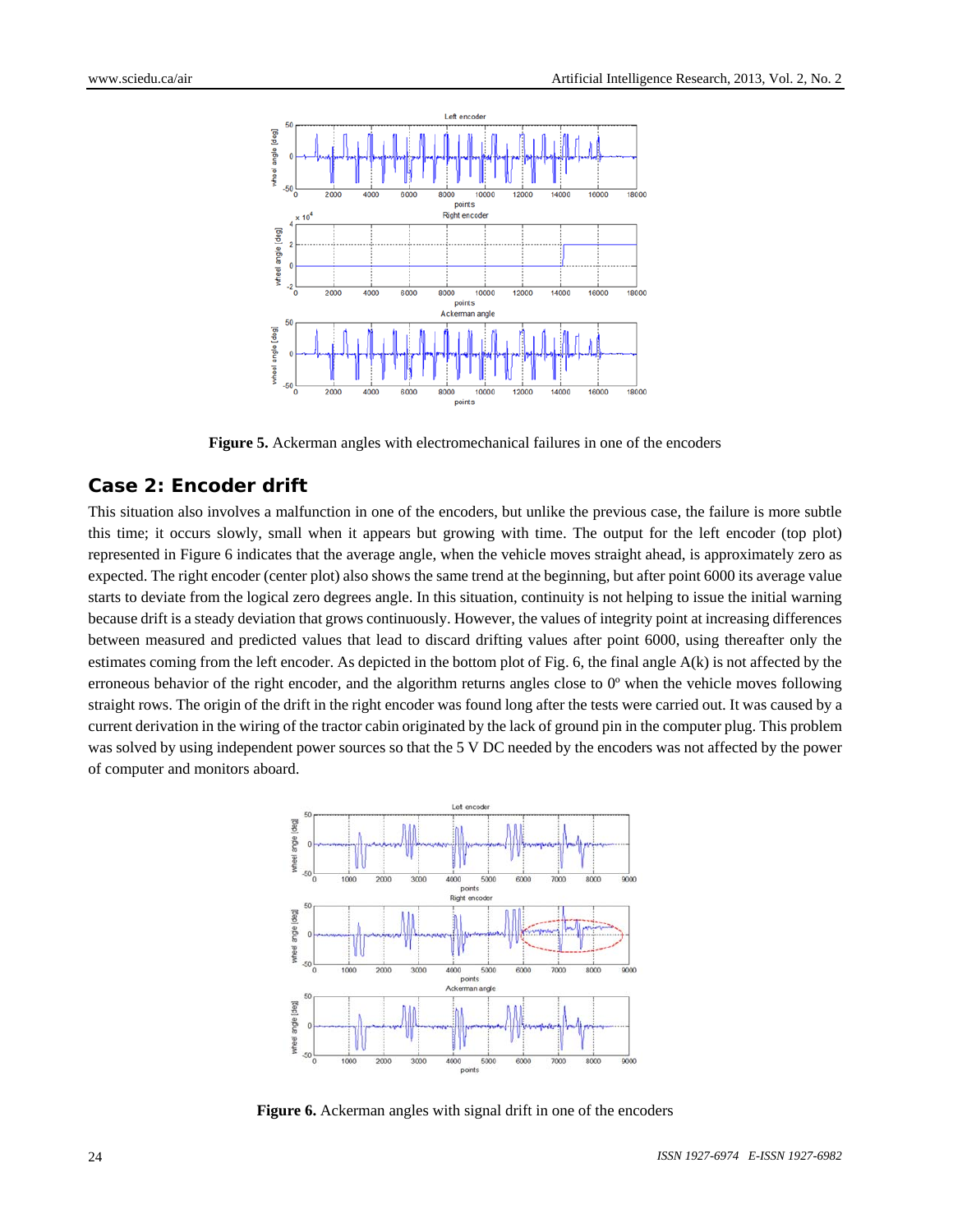#### **Case 3: Encoder redundancy**

When the information collected with the encoders is coherent, what happens most of the times, the task of the algorithm is to smooth the values of the final steering angle by implementing a three-point moving average. The three plots of Figure 7 are very similar among them, and the small differences noticed during large turns at the field headlands obey to the geometry of the steering linkage. The final output, depicted in the bottom plot of Figure 7 as the Ackerman angle, is stable and shows logical values for  $A(k)$ . This stability is assured by the concepts of integrity and continuity. However, apart from filtering outliers and noisy estimates of the wheel angles, these concepts provide valuable information on the dynamics and behavior of the vehicle in its motion, especially when conducting automated tasks. The integrity plot of Fig. 8 demonstrates that the actuation of one of the wheels can be accurately predicted with the redundant measurement of the other; furthermore, deviations can be bounded by  $6^\circ$ , and in most of the cases are below  $3^\circ$ . The continuity values determined independently for each wheel, as depicted in Figure 9, show that variations in angles between consecutive points are insignificant when the vehicle follows straight rows but can reach 10º in the 180º turns needed to change consecutive rows. To fully understand these values, it is necessary to know the trajectory traced by the tractor, the distance between points, and the velocity reached by the vehicle at any point of its trajectory. Figure 10 provides the course followed by the vehicle among rows of a winery vineyard, and Figure 11 plots the instantaneous velocity at any point registered by the onboard computer.



**Figure 7.** Left and right front-wheel angles and resulting Ackerman angle



**Figure 8.** Integrity plot: quantitative differences between measurements and predictions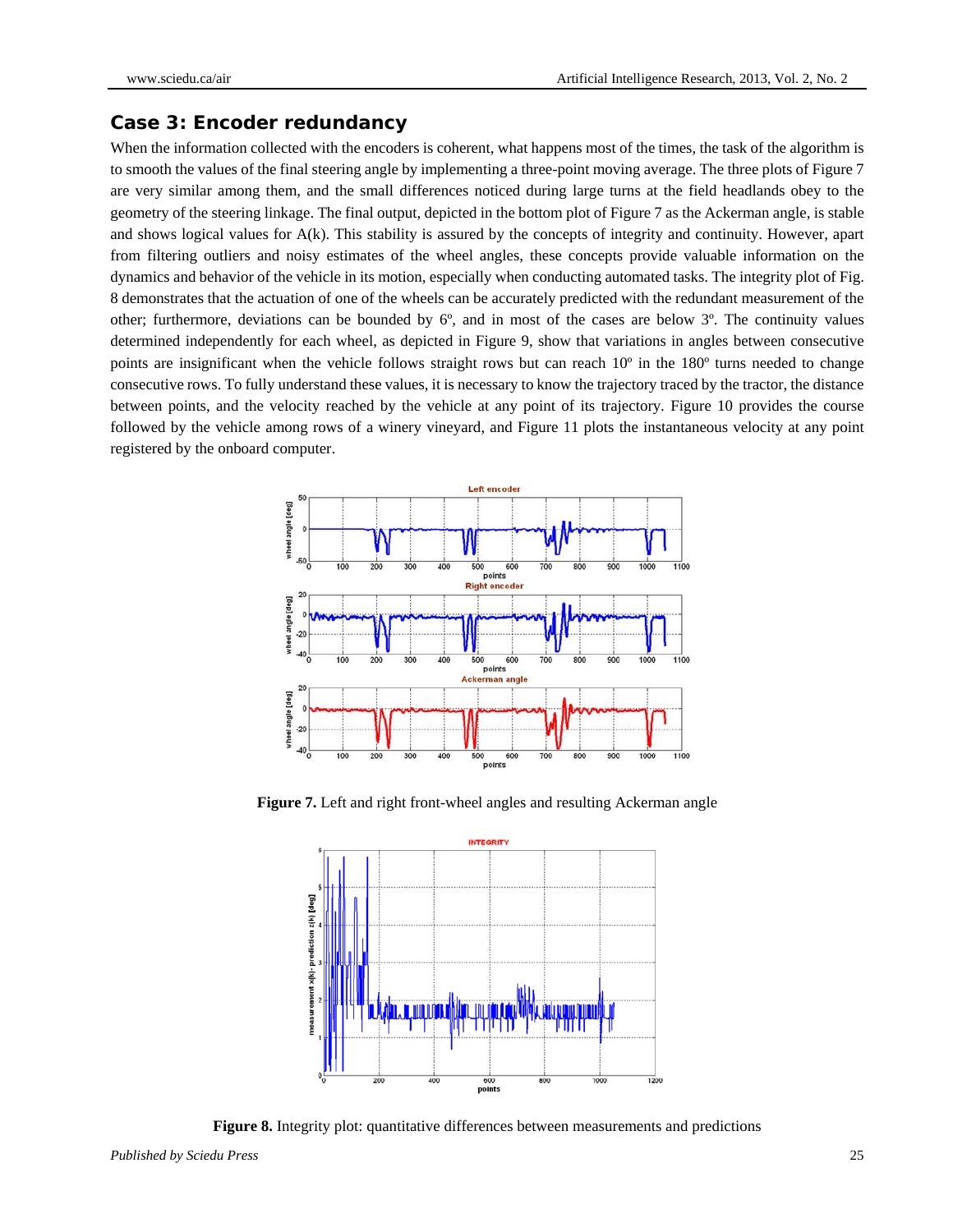

**Figure 9.** Continuity plots for left and right encoders



**Figure 10.** Trajectory traced by the vehicle along the vineyard rows



**Figure 11.** Forward velocity registered by the vehicle in its motion